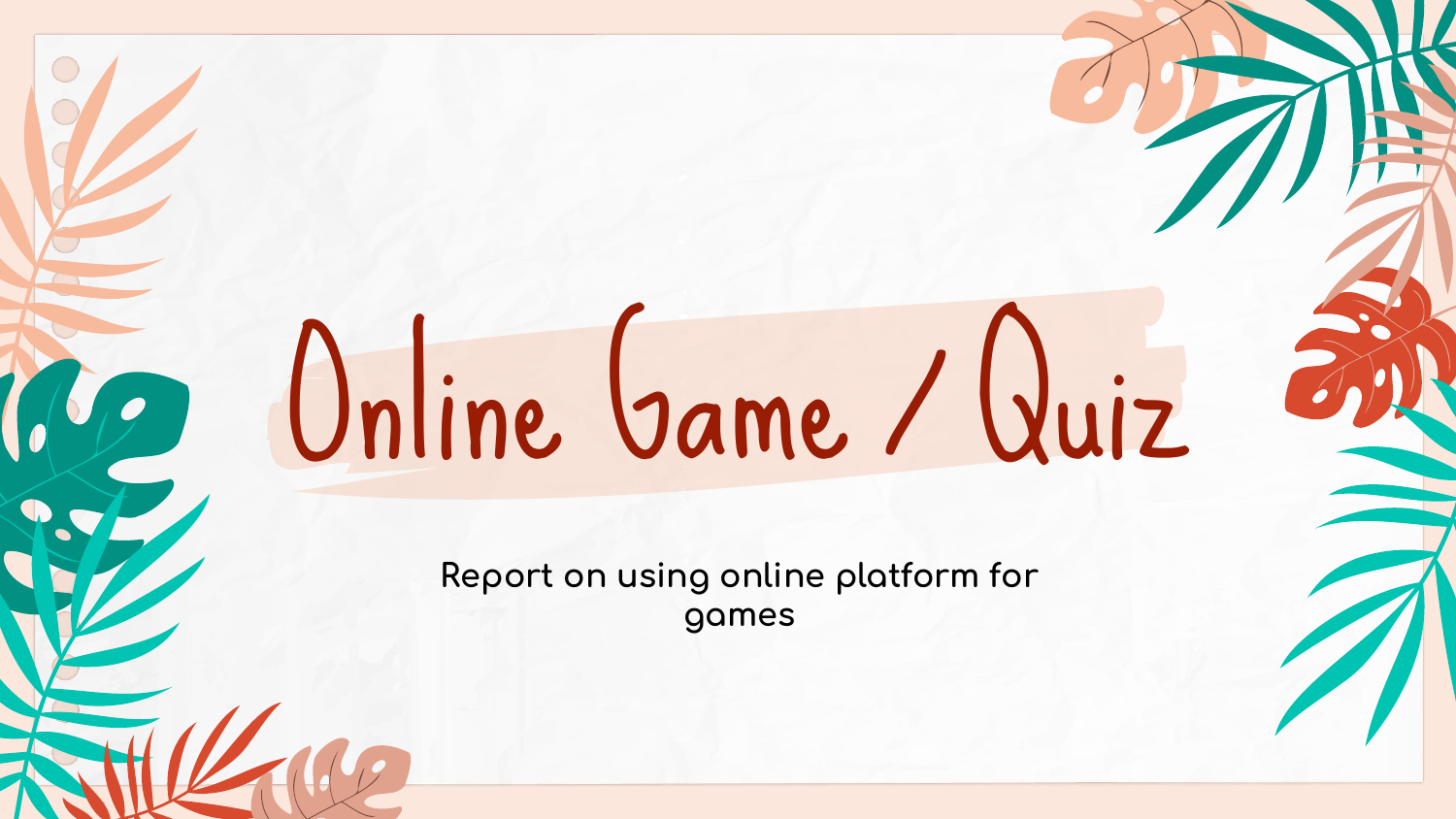# All games we played in Melo sathi project

- quiz about each members
- quiz about Japanese Anime
- Pictorial

 $\bigcirc$ 

 $\bigcirc$ 

 $\bigcirc$ 

 $\bigcirc$ 

- 2 truth 1 Lie
- Mafia

Quiz in education system presentation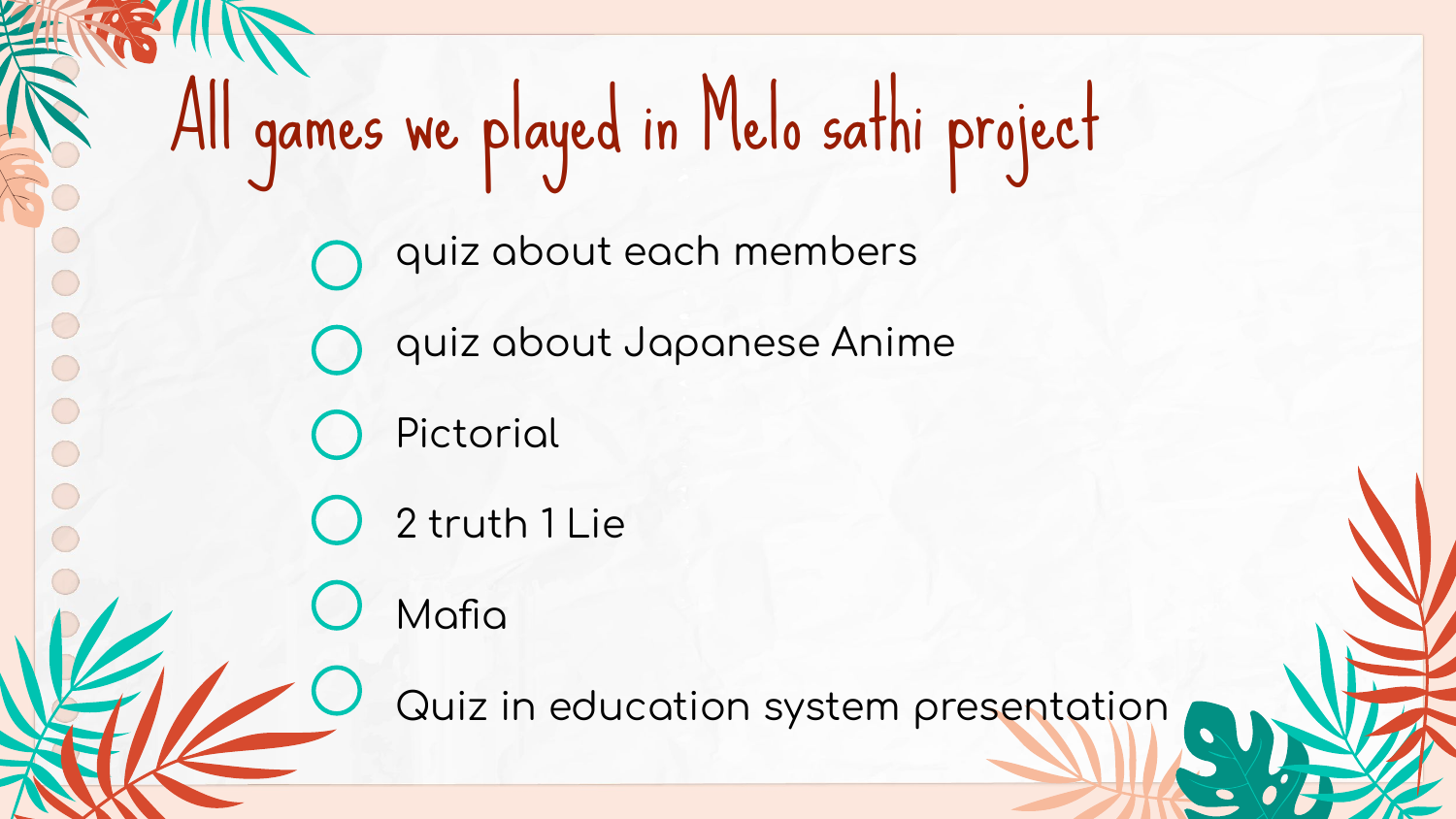#### Q, What is this door?







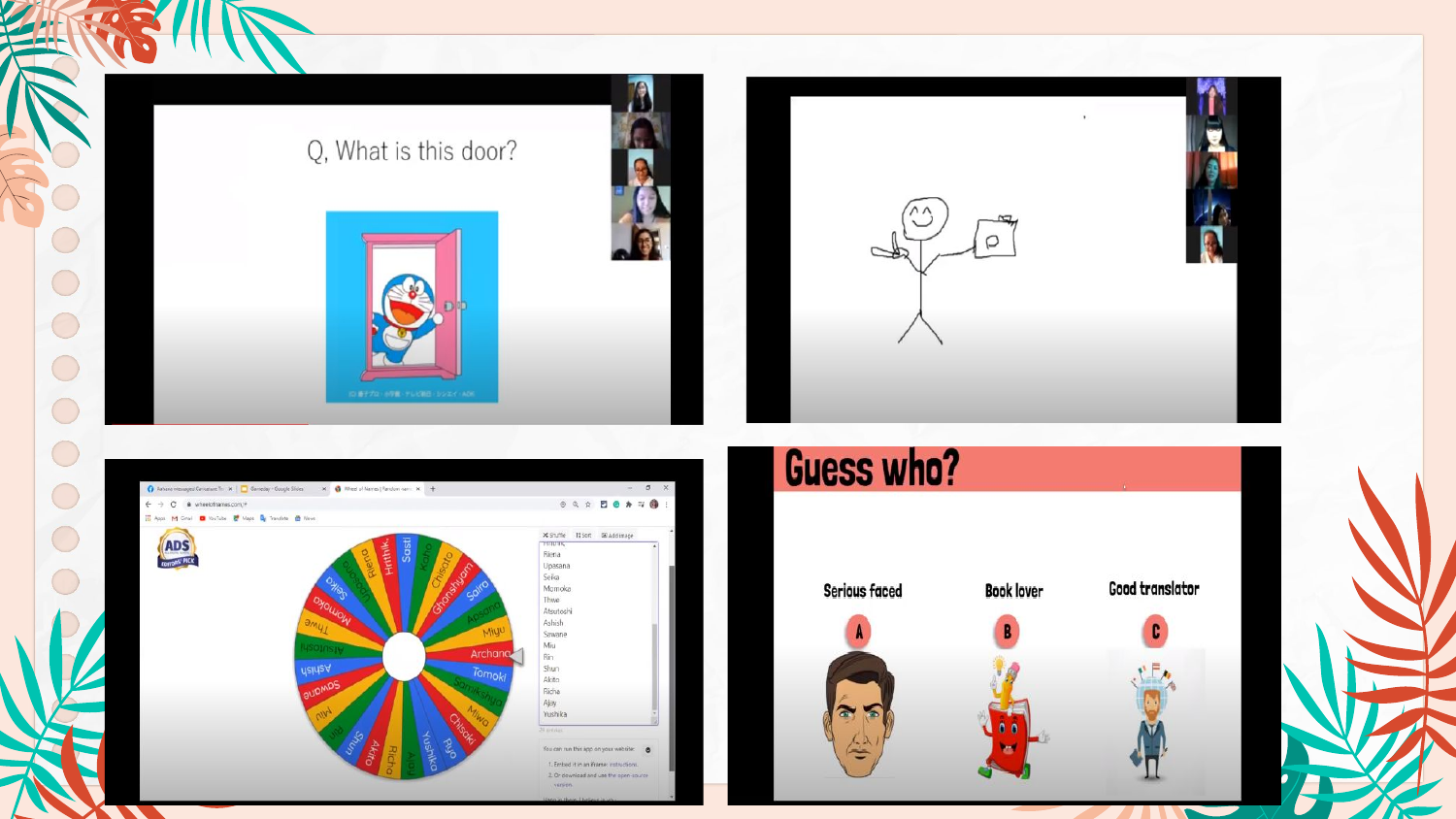$\bigcirc$  $\bigcirc$  $\bigcirc$  $\bigcirc$  $\bigcirc$ 

## Platform we used

## **Zoom**

**Zoom is a cloud-based video**  conferencing service you can **use to virtually meet with others either by video or audio-only or both, and it also can let you record those sessions to view later.**

## **Kahoot**

Kahoot! is a game-based learning platform, used as **educational technology in schools and other educational**   $i$ nstitutions. Its learning games, "Kahoots", are user-generated **multiple-choice quizzes that can be accessed.**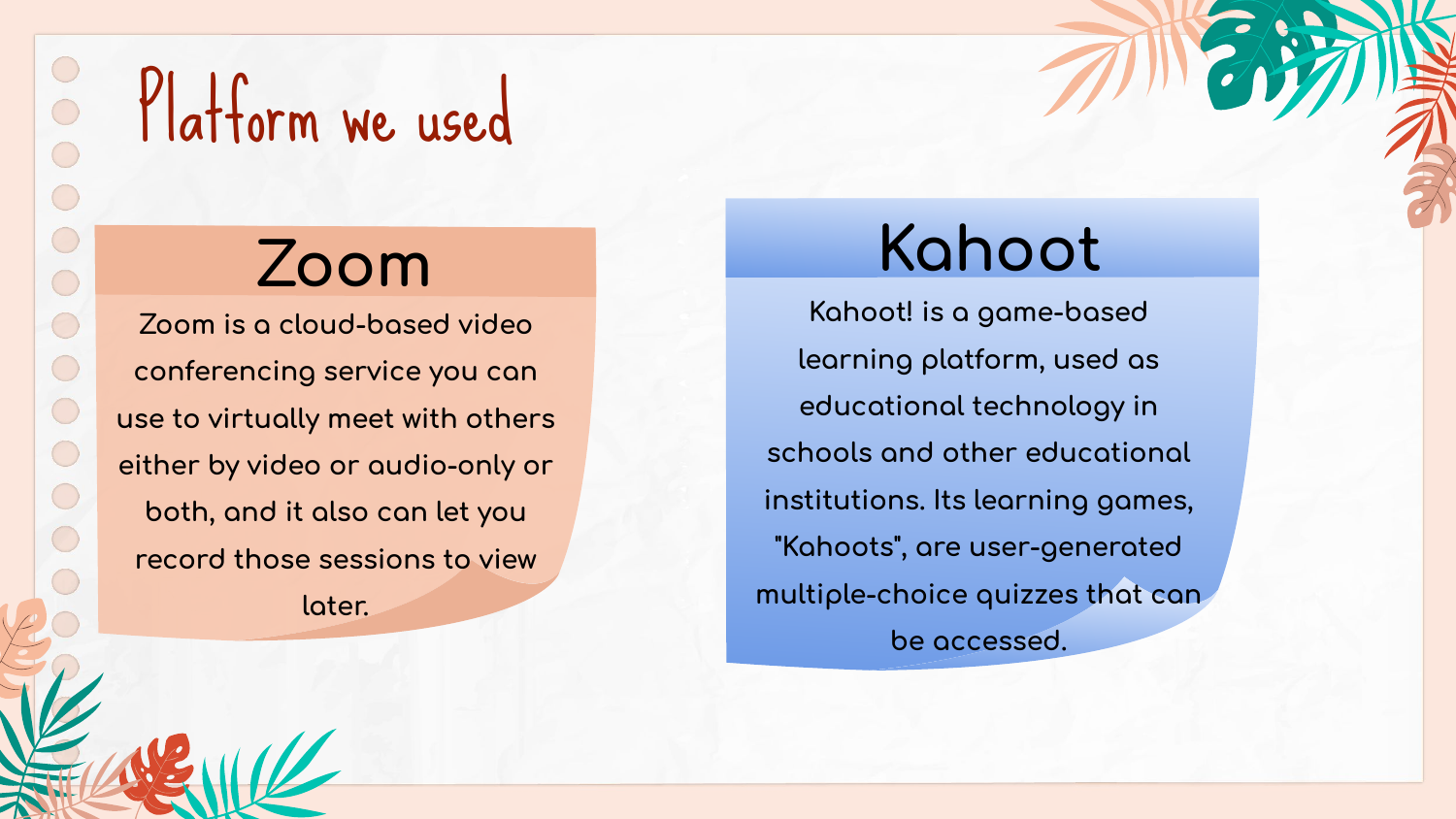#### Manage Participants

#### Share Screen

Poll

**Chat** 

#### Breakout Rooms

Zoom platform has a lot of functions, and these five functions help us the most. Because we need to record our meetings and share with each other presentations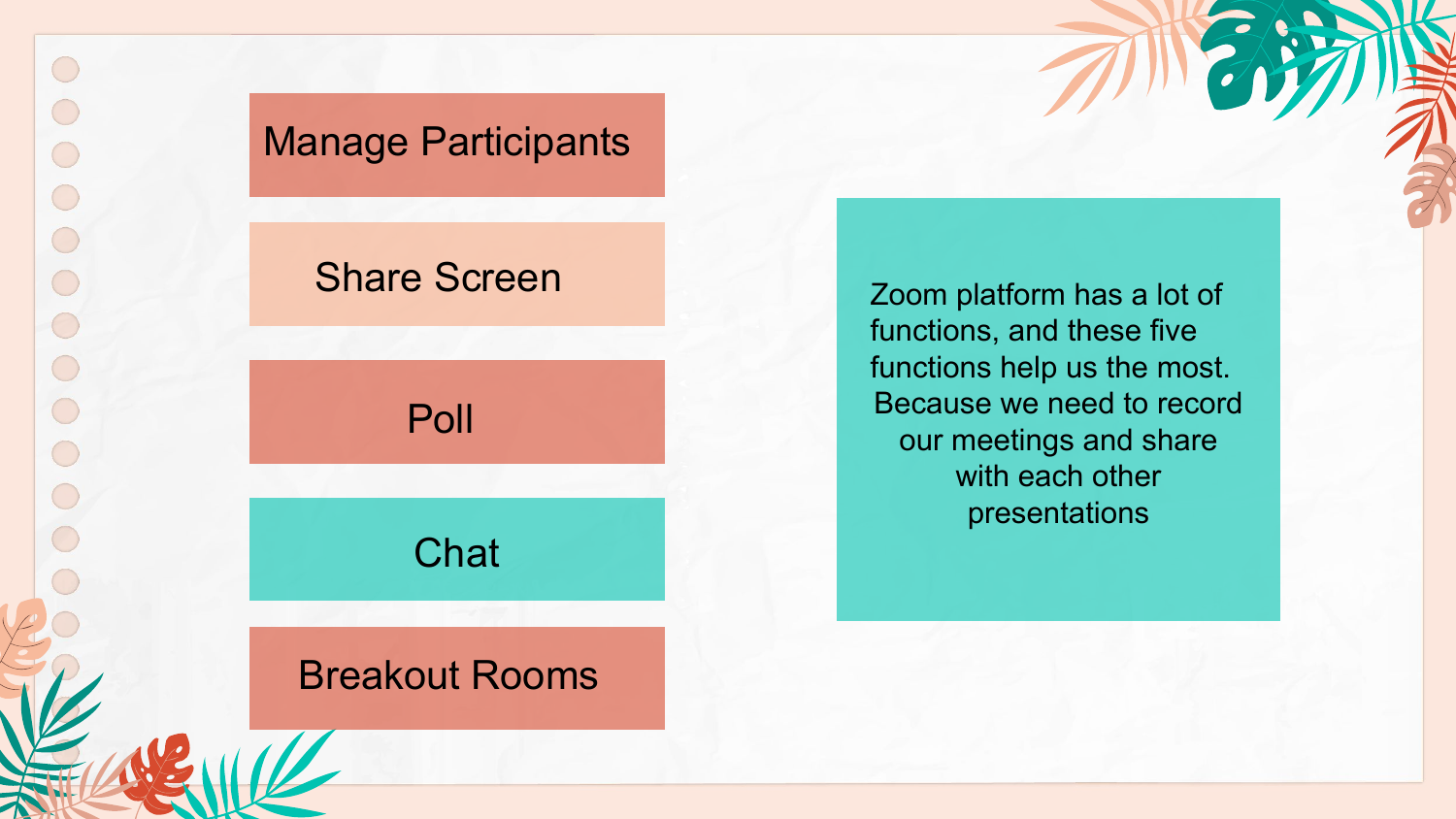# Benefits

03

#### Interactive

Members bonded together as well as got to know about each other more

#### Informative

UZ.

Quiz and games related to topics gave us unique way to exchange the information

#### Refreshment

Break from the lengthy work schedules.

**Culture Exchange** 

We exchanged the culture through different facts and games.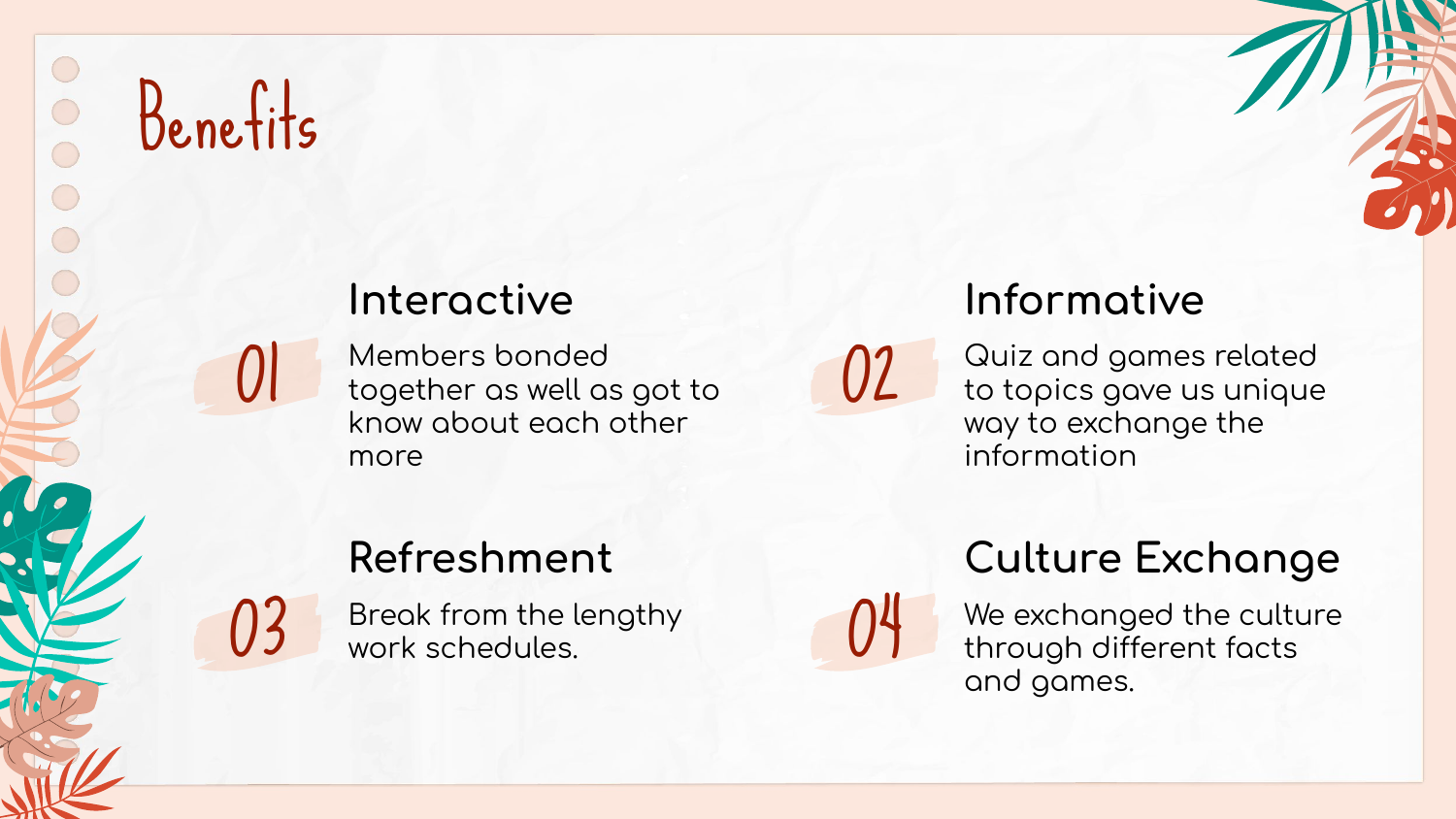# EXAMPLE

- The poll question will be shown in your screen.
- Choose the option you think is correct.
- Then press the submit button.

 $\bigcirc$ 

 $\bigcirc$ 

 $\circ$ 

 $\bigcirc$  $\bigcirc$ 

 $\bigcirc$ 

 $\bigcirc$ 

• As well as people in from the Youtube and FaceBook live please write the correct answer in the chat .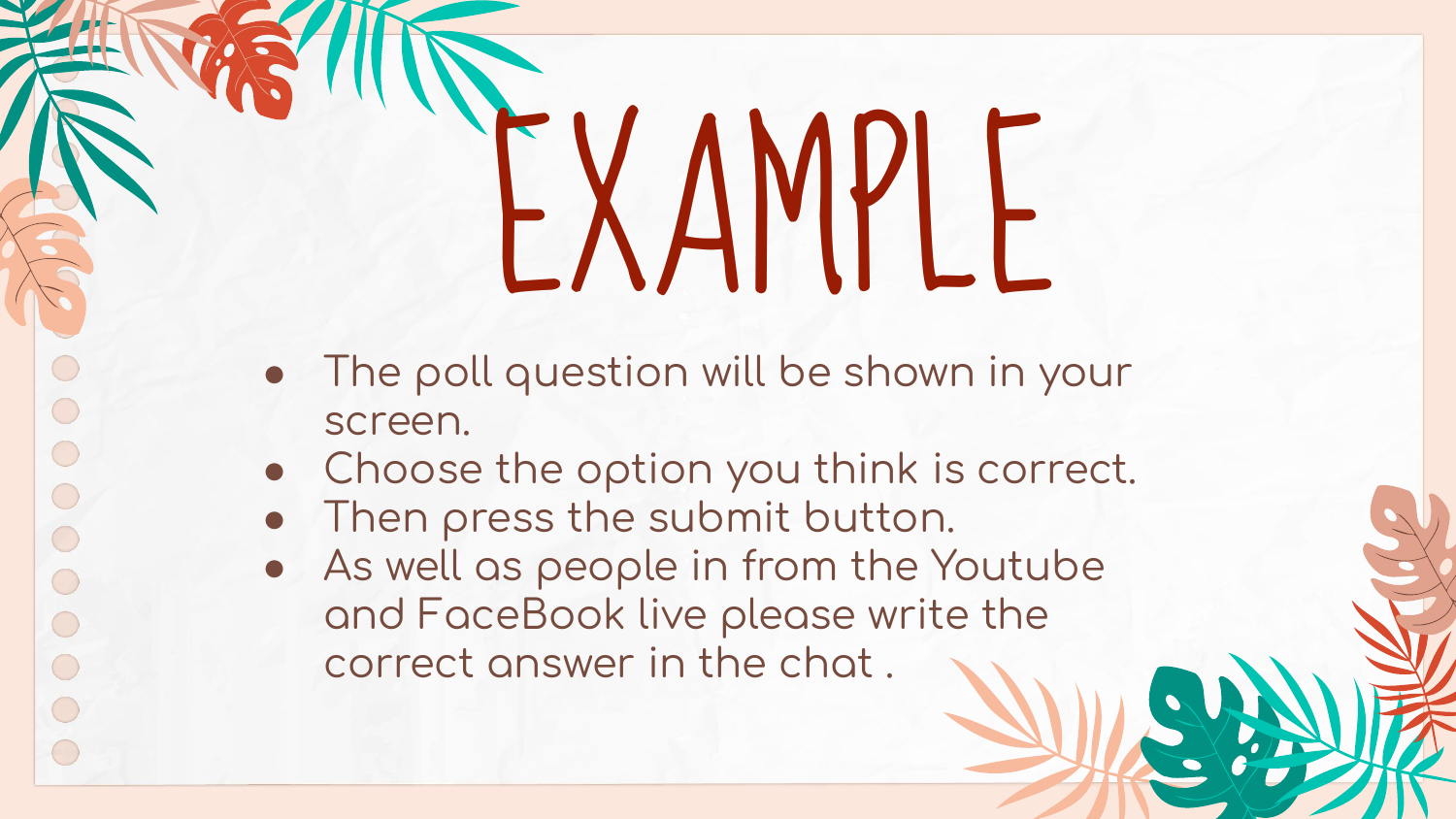What does the blue border in Nepali flag represent?

i)Bravery ii)Martyrs iii)Peace and Harmony iv)Patriotism

 $\bigcirc$ 

 $\bigcirc$ 

 $\overline{C}$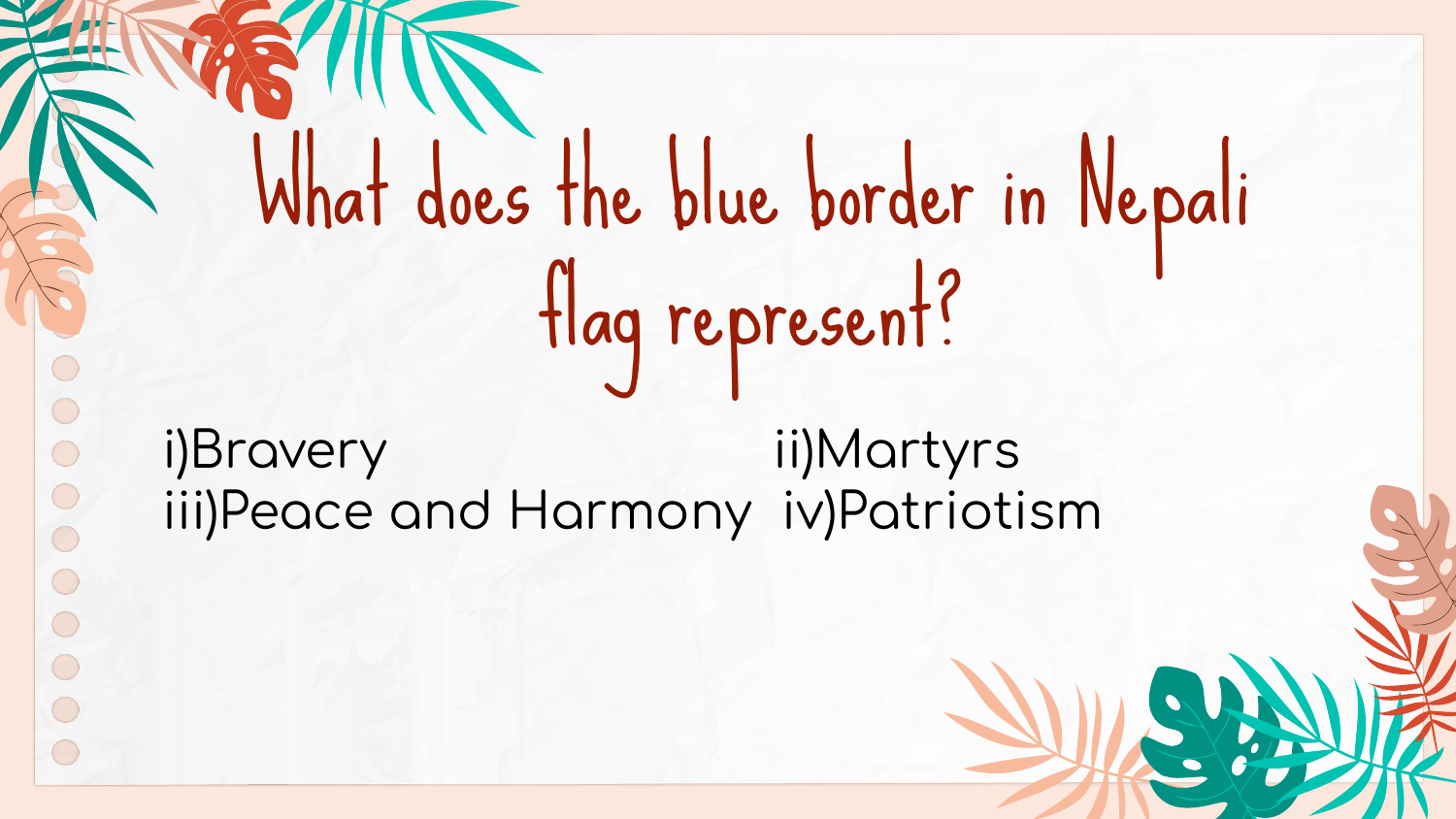Which mountain is based on for the timezone of Nepal?

i)Sagarmatha ii)Kanchanjunga iii)Gauri shankar iv)Annapurna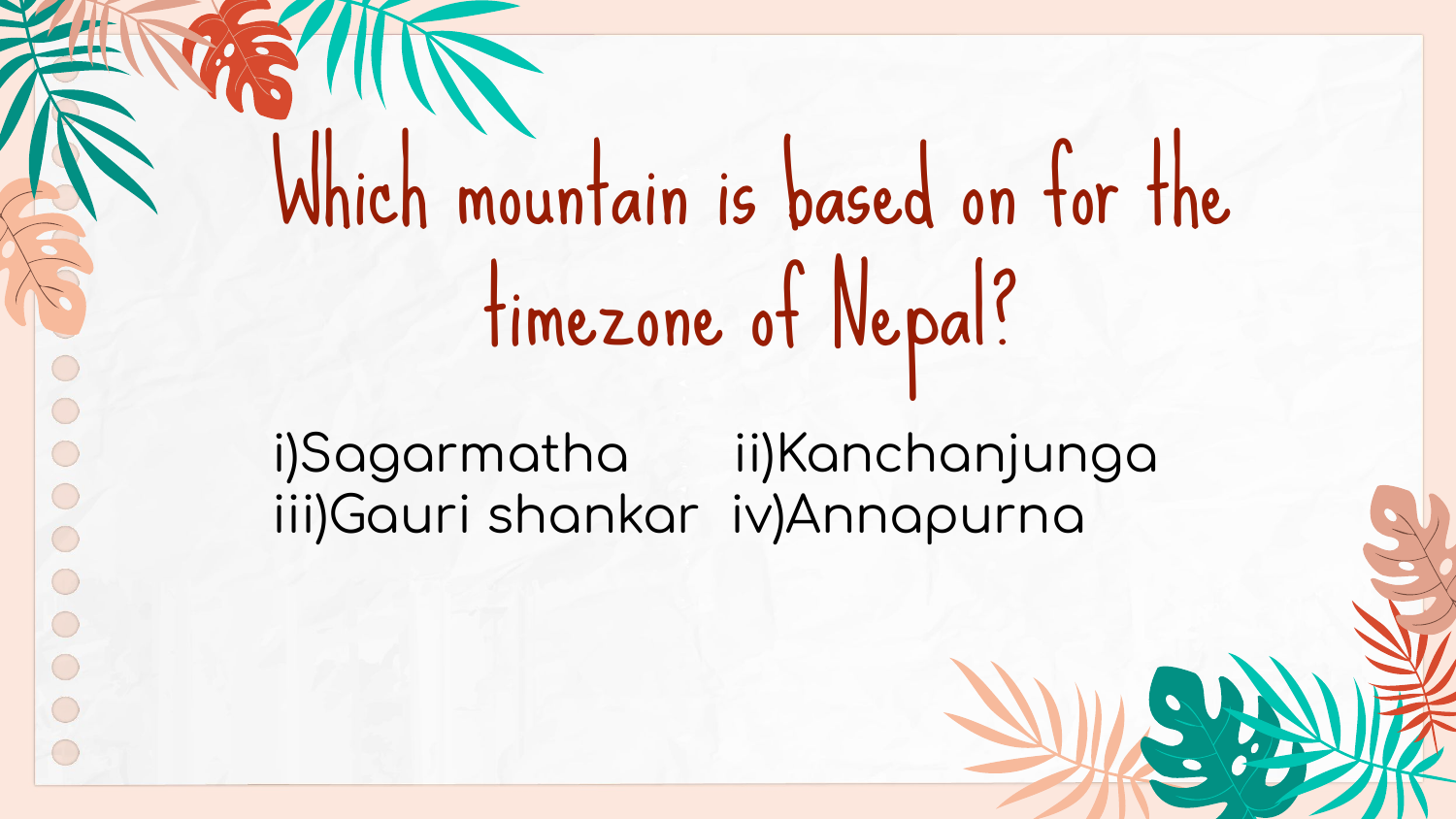

 $\bigcirc$ 

 $\bigcirc$ 

 $\bigcirc$ 

 $\bigcirc$ 

 $\bigcirc$ 

 $\bigcirc$ 

 $\bigcirc$ 

 $\bigcirc$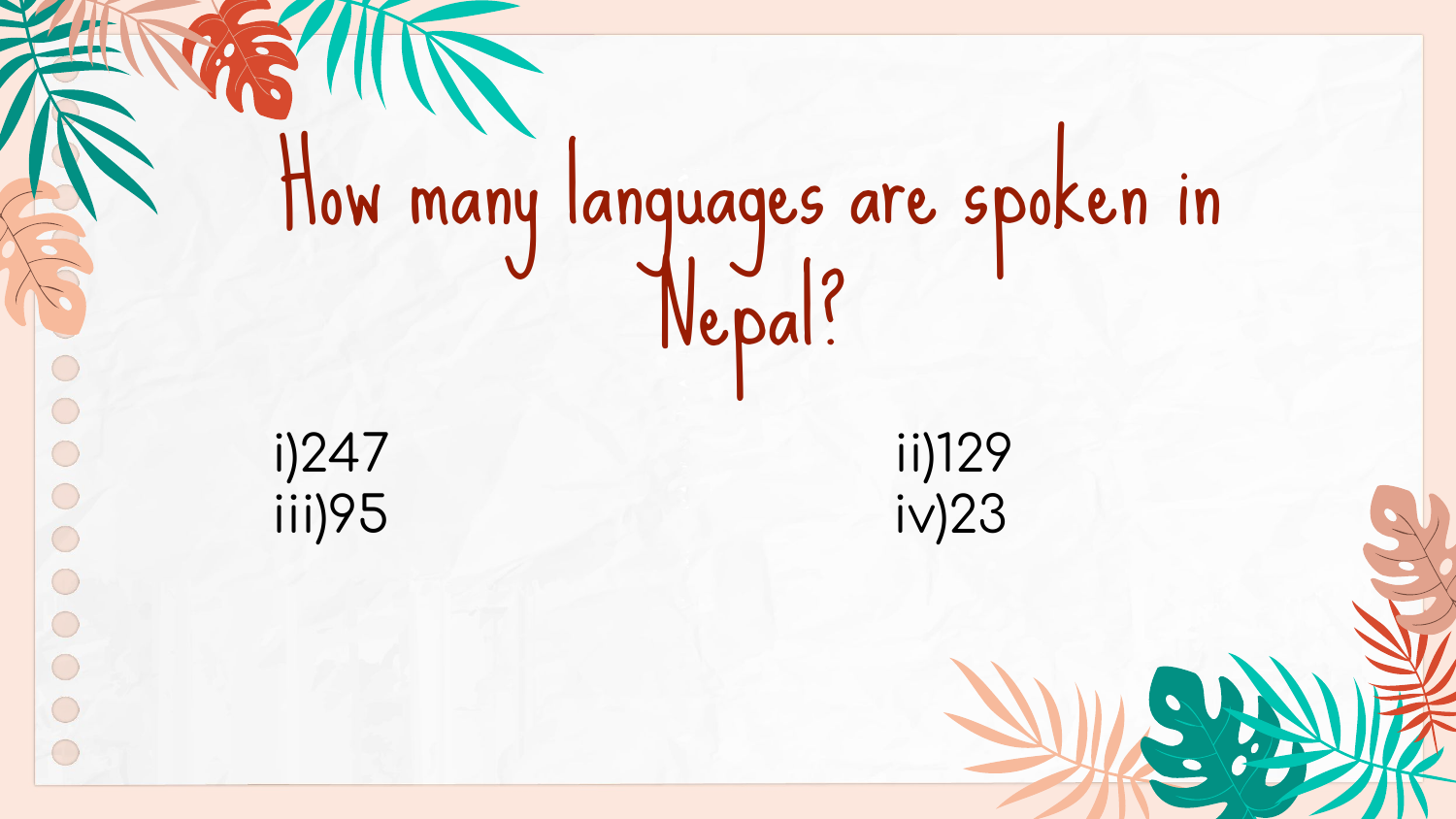# How many islands in Japan made up of?

i)6850 ii)6852 iii)6853 iv)6856

 $\bigcirc$ 

 $\bigcirc$ 

 $\bigcirc$ 

 $\bigcirc$ 

 $\bigcirc$ 

 $\bigcirc$ 

 $\bigcirc$ 

 $\bigcirc$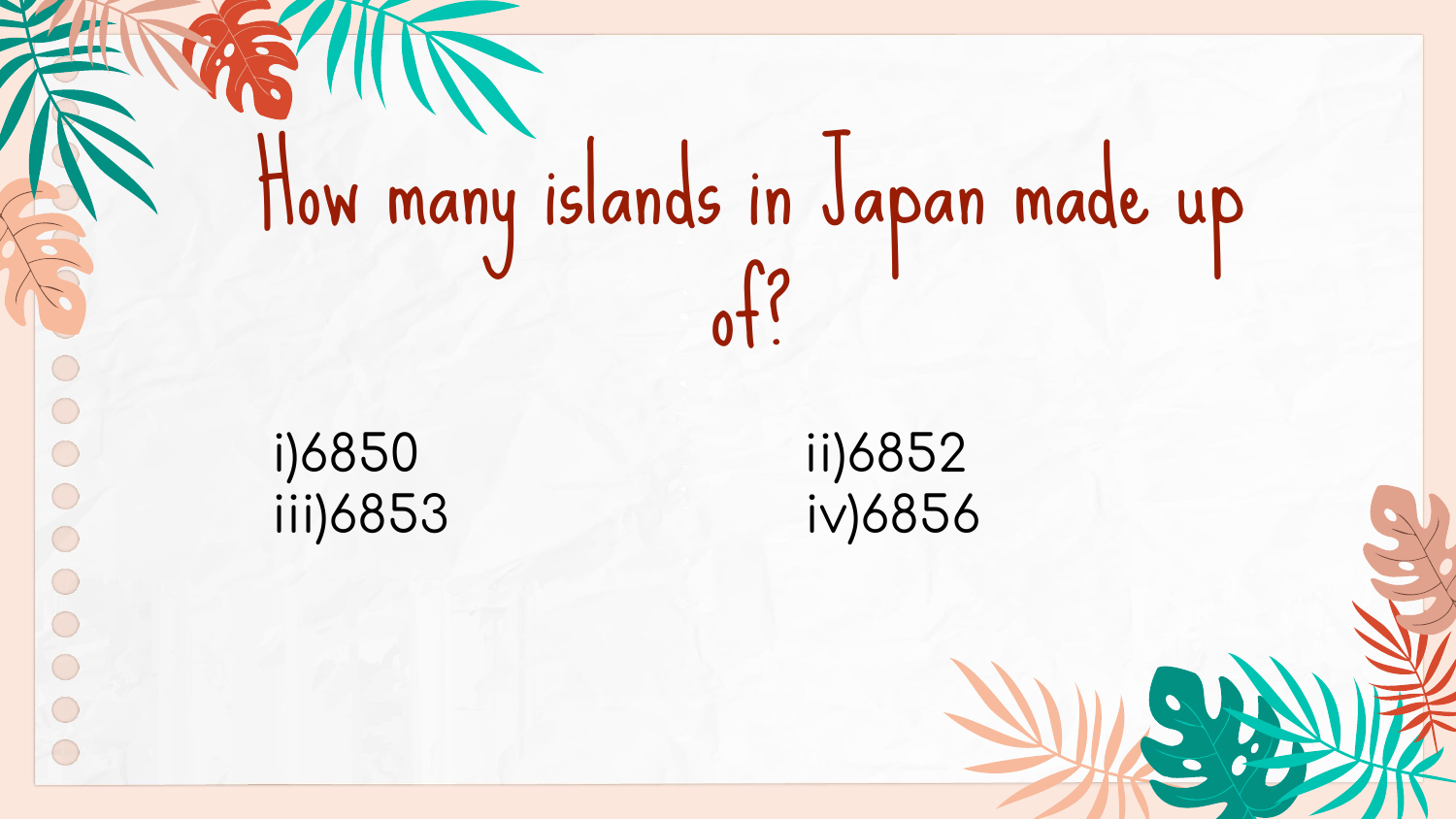What is the average life expectancy of Japanese people (2020)? i)60 ii)72 iii)84 iv)61

 $\bigcirc$ 

 $\bigcirc$ 

 $\bigcirc$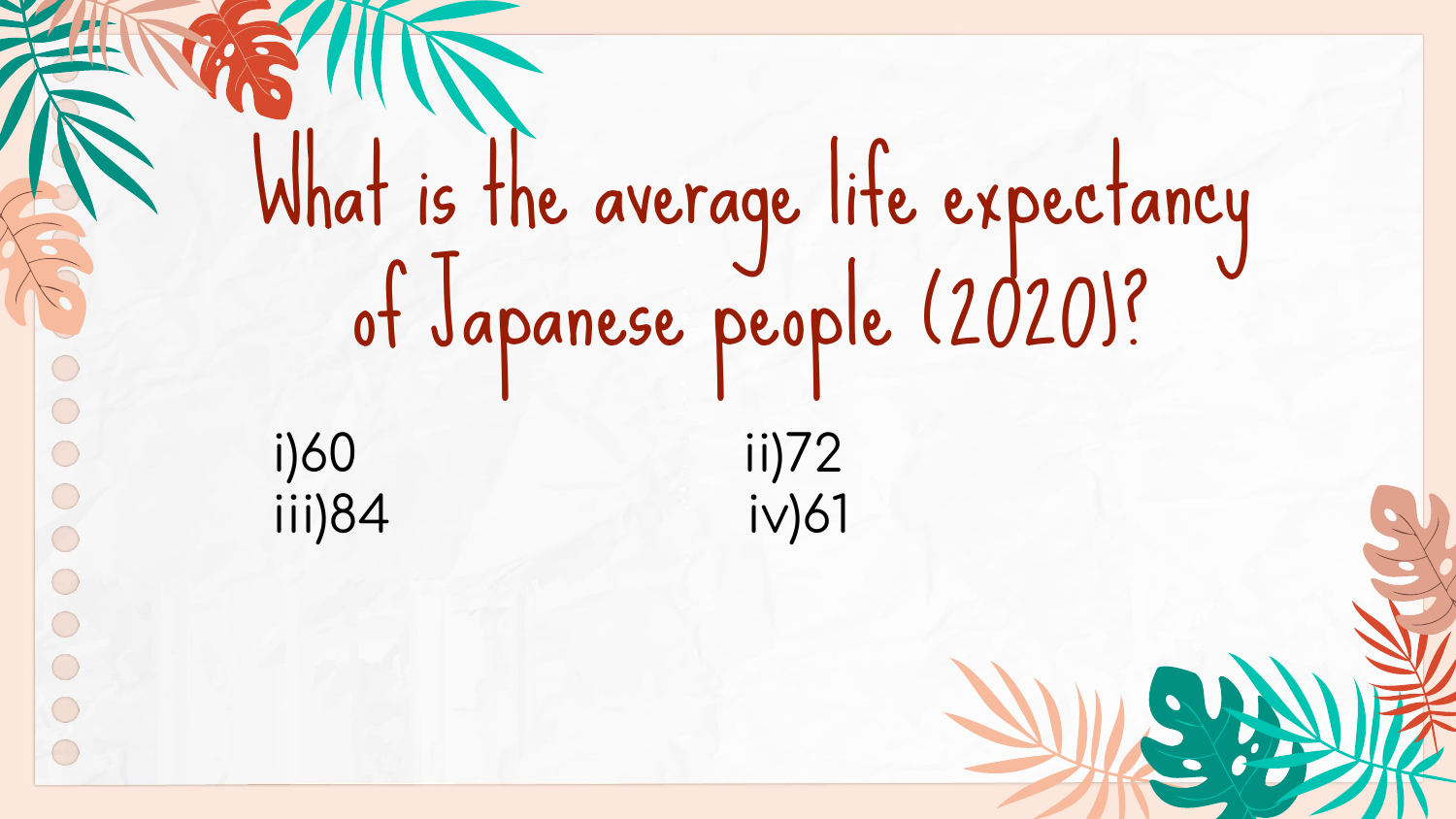Which country does the Kanji which is the character used in Japan, come from?

i)Korea iii)Original

 $\bigcirc$ 

 $\bigcirc$ 

 $\circ$ 

 $\bigcirc$ 

 $\bigcirc$ 

 $\bigcirc$ 

ii)China iv)Arabic